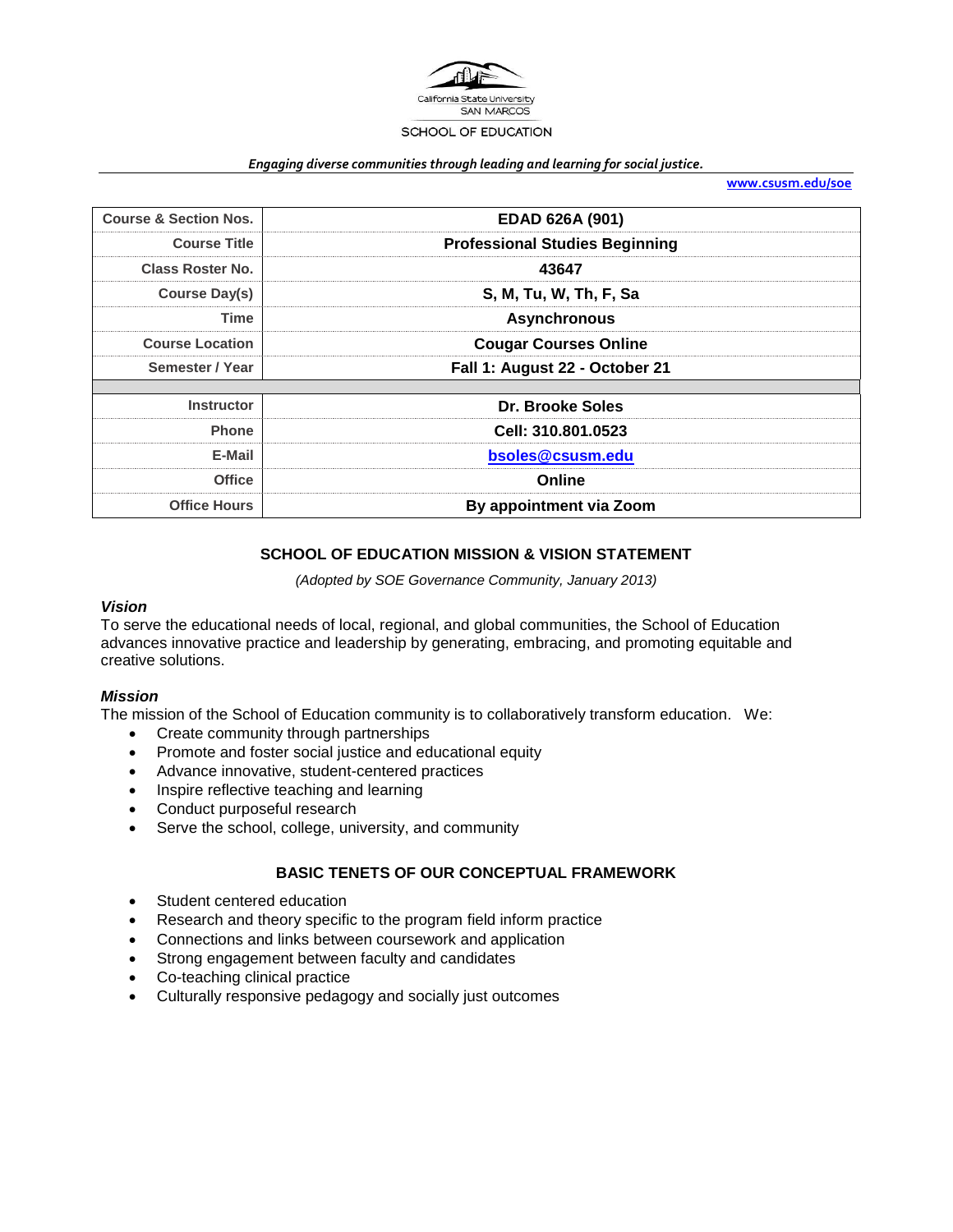# **COURSE DESCRIPTION**

# **Professional Field Studies Advanced**

This course provides students with basic on-site experiences appropriate to an entry-level administrator. Students will work closely with an on-site administrator and university faculty in the development and implementation of a plan for field experiences including basic preliminary administrative functions. Students will develop a paper, project, or other product, collaboratively agreed upon with the supervisory team, which integrates learning from the fieldwork and which will be used by the cooperating site. *Graded Credit/ No Credit*

# **Course Prerequisites**

Enrollment in EDAD 618A and EDAD 618B

# **Course Objectives**

Students will design and complete leadership field work aligned with the Preliminary Administrative Services Credential Standards and the California Administrative Performance Expectations in the current semester classes. Students will engage in leadership roles that demonstrate their knowledge and skills in working with students and adults in a school setting.

# **Unique Course Requirements**

Students will engage in a minimum of 15 hours (equivalent of 1 unit) in planning and implementing the leadership field study.

### **Required Texts**

None

# **Cougar Courses**

Online container for course materials and resources.

# **COURSE LEARNING OUTCOMES**

Upon successful completion of this course, students will be able to reflect on the California Administrative Performance Standards and their learning growth as aligned with the EDAD 610 and EDAD 612 courses based on reading, discussions, assignments, and field experience at a school site.

# **Expected Dispositions for the Education Profession**

Education is a profession that has, at its core, certain dispositional attributes that must be acquired and developed. Teaching and working with learners of all ages requires not only specific content knowledge and pedagogical skills, but positive attitudes about multiple dimensions of the profession. The School of Education has identified six dispositions that must be evident in teacher candidates: social justice and equity, collaboration, critical thinking, professional ethics, reflective teaching and learning, and life-long learning. These dispositions have observable actions that will be assessed throughout the preparation program. For each dispositional element, there are three levels of performance - *unacceptable*, *initial target*, and *advanced target*. The description and rubric for the three levels of performance offer measurable behaviors and examples.

The assessment is designed to provide candidates with ongoing feedback for their growth in professional dispositions and includes a self-assessment by the candidate. The dispositions and rubric are presented, explained and assessed in one or more designated courses in each program. In Ed Admin the courses where dispositions are assessed are EDAD 610, EDAD 618A, and EDAD 620. Based upon assessment feedback candidates will compose a reflection that becomes part of the candidate's Teaching Performance Expectation portfolio. Candidates are expected to meet the level of *initial target* during the program.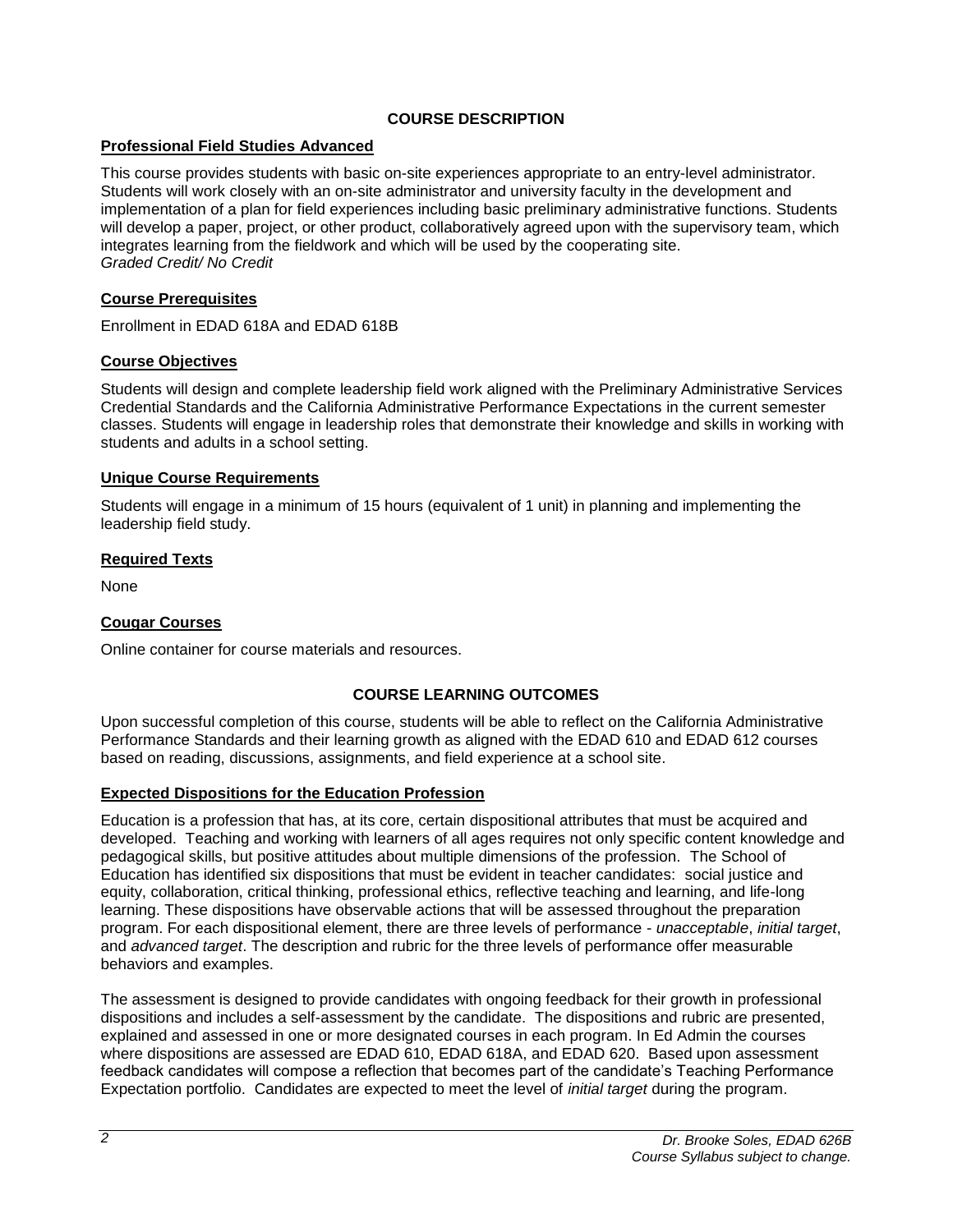# **PROGRAM STUDENT LEARNING OUTCOMES (PSLOs)**

The Master of Arts in Education Program assesses four (4) Program Student Learning Outcomes (PSLO). **PSLO 1: Professional Dispositions** (EDAD 610, EDAD 618A, & EDAD 620)

**PSLO 2: Leadership Skills** (Professional Portfolio)

**PSLO 3: Analyze Research** (EDUC 622)

**PSLO 4: Integrate Research** (EDUC 698)

The course objectives, assignments, and assessments are also aligned with the CCTC standards for a California Preliminary Administrative Services Credential. This course is designed to help teachers seek skills, knowledge, and attitudes necessary to assist schools and district in implementing effective programs for all students. The successful candidate will be able to merge theory and practice in order to realize a comprehensive and extensive educational program for all students. Candidates will be required to formally match alignment with the following Preliminary Administrative Services Credential standards in this course:

### *Category III: Field Experiences in the Program*

### **Program Standard 12: Nature of Field Experiences**

In the administrative services preparation program, candidates participate in practical field experiences that are designed to facilitate the application of theoretical concepts in authentic settings. Each candidate is introduced to the major duties and responsibilities authorized by the administrative services credential as articulated in the *Performance Expectations*. Field experiences include a variety of diverse and realistic settings both in the day-to-day functions of administrators and in long-term policy design and implementation.

### **Program Standard 13: Guidance, Assistance and Feedback**

The administrative services preparation program sponsor has an effective system by which the candidate's performance is guided, assisted, and evaluated in each field experience. In this system, at least one field/clinical supervisor and at least one program supervisor provide complete, accurate, and timely feedback to the candidate, including constructive suggestions for improvement. Other standards may also apply to this semester's field experiences as are aligned with Courses EDAD 610 and 612.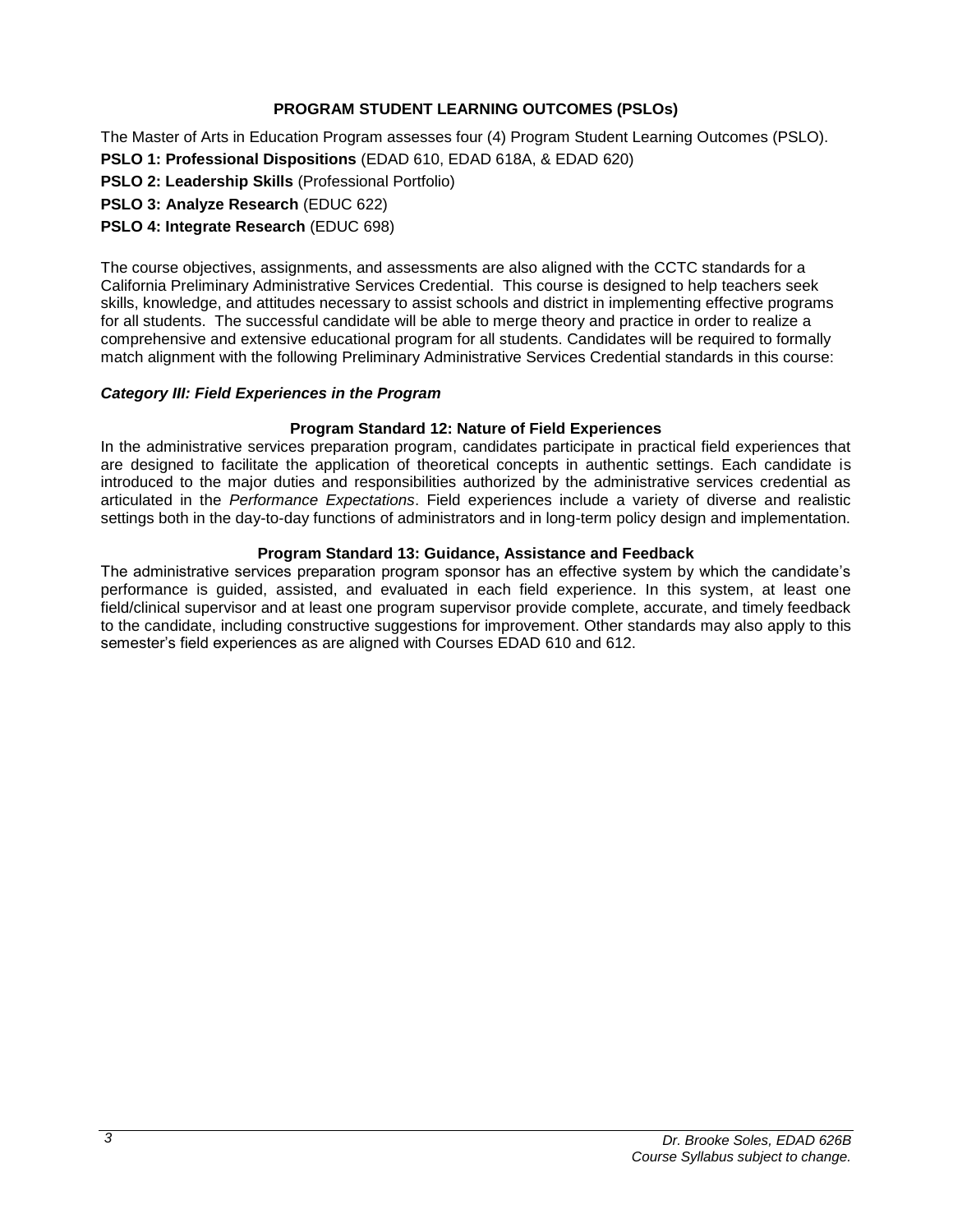# **SCHEDULE/COURSE OUTLINE**

|                                 |        |        | Weeks 3- |        | Week |
|---------------------------------|--------|--------|----------|--------|------|
|                                 | Week 1 | Week 2 | 6        | Week 7 | 8    |
| Talk to principal about a topic |        |        |          |        |      |
| proposal                        |        |        |          |        |      |
| Post Form 1 in Cougar Courses   |        |        |          |        |      |
| Conduct field study             |        |        | Х        |        |      |
| Collect evidence of field study |        |        | Х        |        |      |
| Write final report              |        |        |          |        |      |
| Select evidence documents       |        |        |          |        |      |
| Submit Form 2 with signatures   |        |        |          |        |      |

# **COURSE REQUIREMENTS AND GRADED COURSE COMPONENTS**

# **Course Assignments**

The candidate will submit Form 1, the field study proposal, by week 2 of the 8-week course. The candidate will submit Form 2, the field study report and reflection, by the 8-week course.

### **Grading Standards**

The course is graded as a Credit/No credit.

### **Final Exam Statement**

There is no final exam in this course.

# **School of Education Attendance Policy**

Due to the dynamic and interactive nature of courses in the School of Education, all candidates are expected to attend all classes and participate actively. At a minimum, candidates must attend more than 80% of class time, or s/he may not receive a passing grade for the course at the discretion of the instructor. Individual instructors may adopt more stringent attendance requirements. Should the candidate have extenuating circumstances, s/he should contact the instructor as soon as possible. *(Adopted by the COE Governance Community, December, 1997).*

### **GENERAL CONSIDERATIONS**

# **CSUSM Academic Honesty Policy**

Students will be expected to adhere to standards of academic honesty and integrity, as outlined in the Student Academic Honesty Policy. All assignments must be original work, clear and error-free. All ideas/material that are borrowed from other sources must have appropriate references to the original sources. Any quoted material should give credit to the source and be punctuated accordingly.

Academic Honesty and Integrity: Students are responsible for honest completion and representation of their work. Your course catalog details the ethical standards and penalties for infractions. There will be zero tolerance for infractions. If you believe there has been an infraction by someone in the class, please bring it to the instructor's attention. The instructor reserves the right to discipline any student for academic dishonesty, in accordance with the general rules and regulations of the university. Disciplinary action may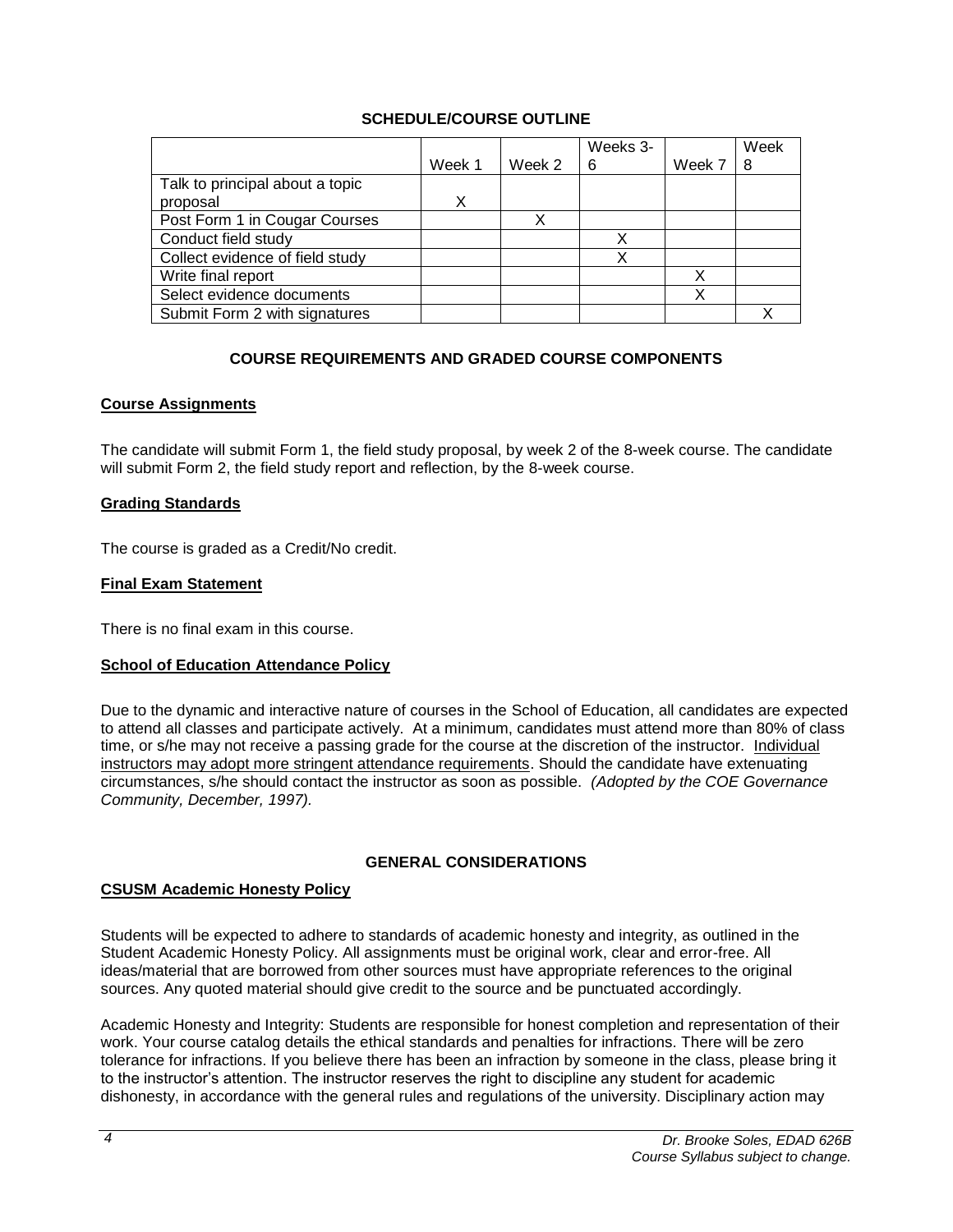include the lowering of grades and/or the assignment of a failing grade for an exam, assignment, or the class as a whole.

Incidents of Academic Dishonesty will be reported to the Dean of Students. Sanctions at the University level may include suspension or expulsion from the University.

Refer to the full Academic Honesty Policy at: [http://www.csusm.edu/policies/active/documents/Academic\\_Honesty\\_Policy.html](http://www.csusm.edu/policies/active/documents/Academic_Honesty_Policy.html)

### **Plagiarism**

As an educator, it is expected that each candidate (course participant) will do his/her own work, and contribute equally to group projects and processes. Plagiarism or cheating is unacceptable under any circumstances. If you are in doubt about whether your work is paraphrased or plagiarized see the Plagiarism Prevention for Students website [http://library.csusm.edu/plagiarism/index.html.](http://library.csusm.edu/plagiarism/index.html) If there are questions about academic honesty, please consult the University catalog.

### **Students with Disabilities Requiring Reasonable Accommodations**

Students with disabilities who require reasonable accommodations must be approved for services by providing appropriate and recent documentation to the Office of Disabled Student Services (DSS). This office is located in Craven Hall 4300, and can be contacted by phone at (760) 750-4905, or TTY (760) 750- 4909. Students authorized by DSS to receive reasonable accommodations should meet with their instructor during office hours or, in order to ensure confidentiality, in a more private setting.

### **Credit Hour Policy Statement**

Per the University Credit Hour Policy:

 Face to face classes include 15 hours per unit of class time and thirty hours per unit of preparation and student learning time.

# **All University Writing Requirement**

Students must prepare written Proposal and Reports about their Projects. The Reports require narrative style reflections on their learning experiences. These written proposals and reports meet the university writing requirements of at least 850 words (1 unit course)

### **Course Format**

This course is online and the field experience is arranged by the candidate at a school site.

# **Necessary Technical Competency Required of Students**

The candidate is required to be competent in Word, the online platform Moodle (Cougar Courses), and webmail.

### **Contact Information for Technical Support Assistance**

Please contact the CSUSM Help Desk at 760.750.4790 or [helpdesk@csusm.edu](mailto:helpdesk@csusm.edu) if you need assistance.